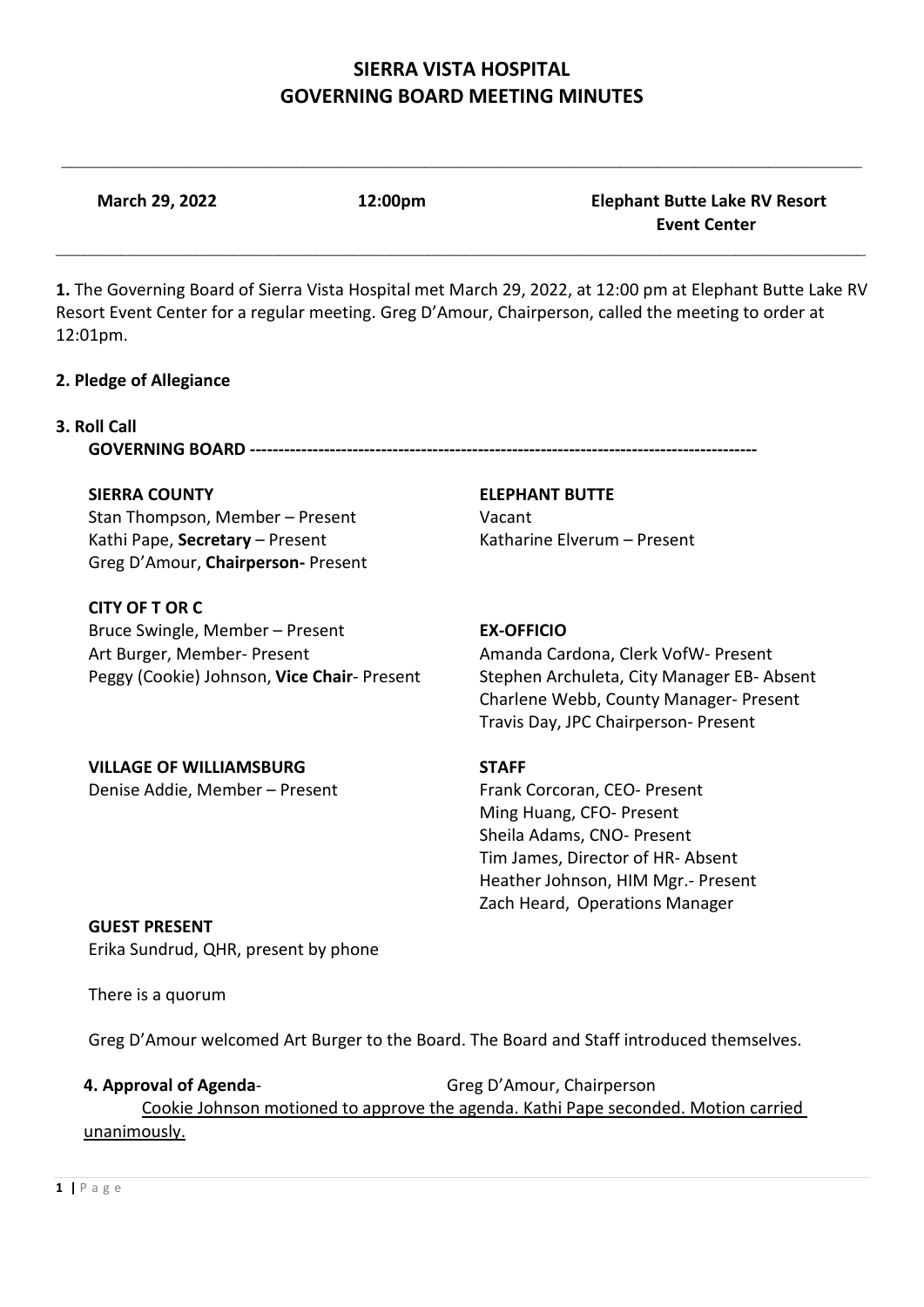### **"Are there any items on this agenda that could cause a potential conflict of interest by any Governing Board Member?"** None

**5. Approval of minutes Greg D'Amour, Chairperson** 

A. March 7, 2022 Special Meeting Minutes-

 Kathi Pape motioned to approve the Special Meeting Minutes. Katharine Elverum seconded. Motion carried unanimously.

B. February 22, 2022 Regular Meeting Minutes

 Cookie Johnson motioned to approve the Regular Meeting Minutes. Stan Thompson seconded. Motion carried unanimously.

 **6. Public Input** – No public input will be called for during this meeting as allowed by Section 10-15-1 Formation of Public Policy: A. State Policy on Open Meetings page 6. No one from the public called in on the number provided.

**7. Old Business**- None

**8. New Business**- None

#### **9. Finance Committee- Cookie Johnson, Chairperson**

 A. February Financial Report- Ming Huang, CFO, on page seven, key statistics for February, patient days were 139 which is 33 less than January. There were 1,032 Outpatient visits. The rural health clinic had 545 visits, 12 less than January. ER had 534 visit, 142 visits less than January. Days cash on hand at the end of February were 181 days, 154 available. Accounts receivable net days were 29 and accounts payable days were 33. Most departments had lower census in February. PT did have a higher census in February.

On page FC13, income statement, gross patient revenue is \$3,575,083. Under contractual allowance expenses, we increased by about \$400,000 due to the Medicare cost report estimate. We estimate that we have been overpaid by Medicare by about \$500,000 so we increased the contractual allowances in February. That estimate is based on data from July through December. Under other operating revenue, \$226,400 was received from our 340B Pharmacy program. Under salary expenses, we had \$935,149 which is \$170,581 over budget. In February we were still paying all employees the 15% COVID hazard pay increase. Contract services were \$581,223 which is \$134,129 more than budget due to agency staffing expenses. Repairs and Maintenance were over budget by \$47,115 due to repairs to our electrical panel and maintenance of imaging PACS system.

EBITDA for February is (\$103,442) which is (5%). This is a result of the low census and low revenue in February as well as high contractual expenses. We have a net loss of (\$509,921). Year to date, EBITDA is \$5,824,323 which is 25%. Year to date, net income is \$2,551,039.

At the end of February, we had \$13,067,711 in the bank. Construction in progress is the amount that we have paid so far for the tunnel project. We will still owe approximately \$900,000 when the project is finished. The cost report settlement under liabilities includes the Medicare advance payment that we received and are paying back monthly.

Discussion was held regarding the PPE funds, Payroll protection, Medicare advance payments and how those funds are being spent.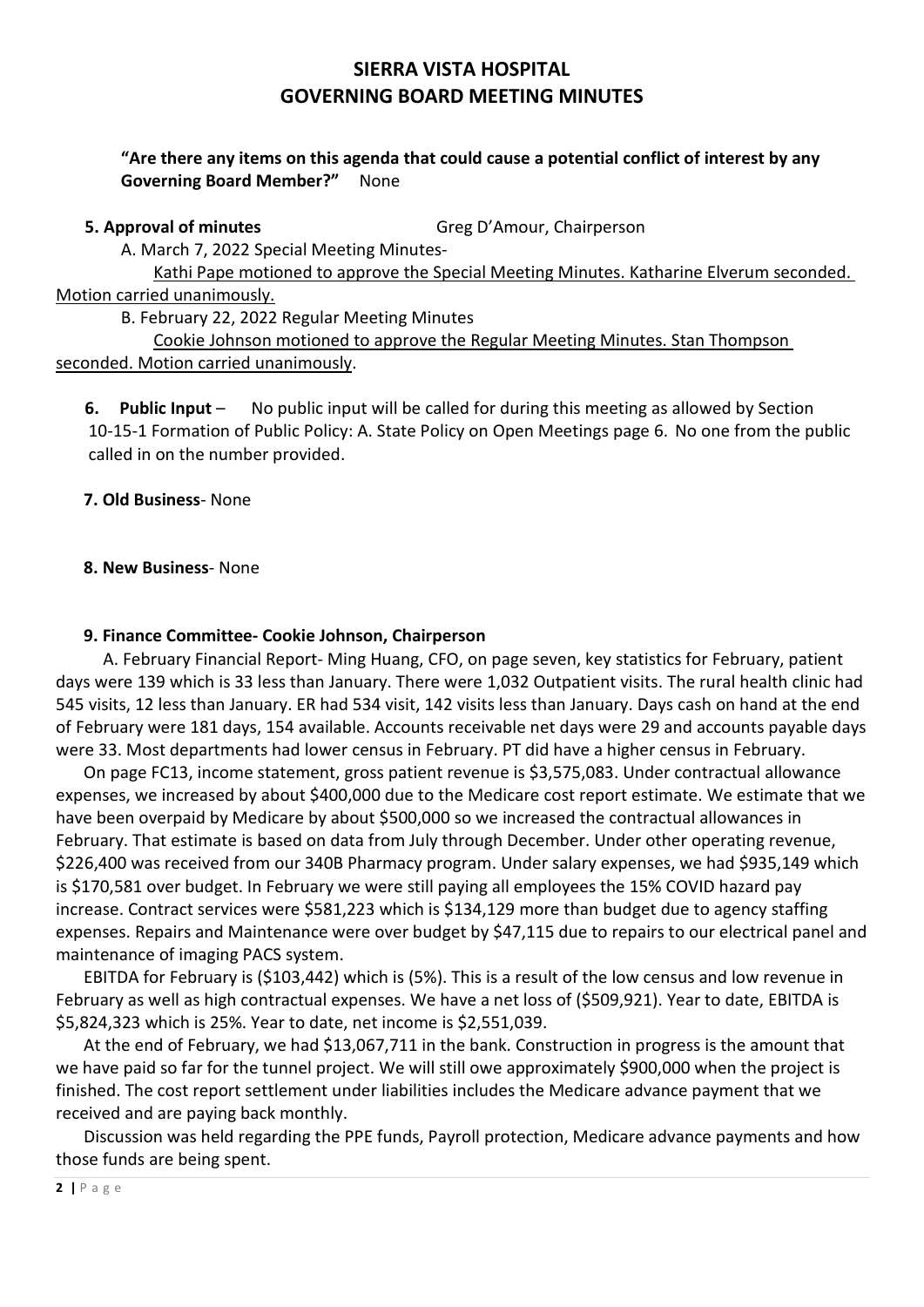Cookie Johnson noted that the Safety Net Care pool money, which is \$1.3 million is now called TAP and HAP. We have not received that money in over a year. The Governor has signed a release of that money, but we don't know yet when we will get it. This is an estimated amount.

#### B. Retirement Match Payment

 The retirement match payment is on page FC20 of the packet. This is the annual payment from 2021 into our employees retirement accounts. With our new retirement plan, monies are deposited every pay period. The total amount of the payment is \$100,237.

Cookie Johnson motioned to accept the February Financial Report including the retirement match payment. Kathi Pape seconded. Motion carried unanimously.

 C. Consolidated Builders Estimate- Frank Corcoran, CEO, this is an estimate to repair our showers in the MedSurg unit. Shower pans were never installed in the bathroom floors only a sprayed compound was applied which failed and caused a leak into the lower floor ruining our nuclear medicine camera. This quote from Consolidated is to fix all 11 of those showers, one at a time.

Cookie Johnson motioned based on the recommendation of the Finance Committee, approval of the Consolidated Builders Estimate. Suing the company that did this wrong in the first place, would cost more than the repair. There is a state agreement with Consolidated Builders. Bruce Swingle seconded. Motion carried unanimously.

D. Siemens Service Quote- Frank Corcoran, CEO, this is a service and maintenance agreement for our ultrasound and echo machines. It is a renewal of the agreement at a cost of \$28,743.

Cookie Johnson motioned based on the recommendation of the Finance Committee, approval of the Siemens Service Quote. Kathi Pape seconded. Motion carried unanimously.

E. Non-Urgent Transport Van- Frank Corcoran, CEO and Brian Hamilton, EMS Manager, we need to transport our patients without using our EMS trucks in many cases. Behavioral health patients, VA patients and elderly patients that come into the ER with no ride home, can be transported in a non-urgent transport van. The van will serve multiple needs and provide a service to the community. Brian Hamilton, EMS Manager, further explained the needs and patient requirements. The EMS team prefers the side entry wheelchair entrance transport van. CMS has guidelines for reimbursement of these transports. This service line would be under the EMS Community services and have a PRC number. The company that the Van will be purchased from is considered sole source procurement as they will remodel and build the van for medical transportation.

Discussion was held regarding insurance and anti-donation.

Cookie Johnson stated that the Finance Committee reviewed this extensively and recommends approval of the purchase of the side entrance Non-urgent Transport Van in the amount of \$64,351.92. Kathi Pape seconded. Motion carried unanimously.

F. IT Management Proposals Frank Corcoran, CEO

1. QHR

2. VACO

3. Mandry

4. Healthcare Triangle

5. ABBA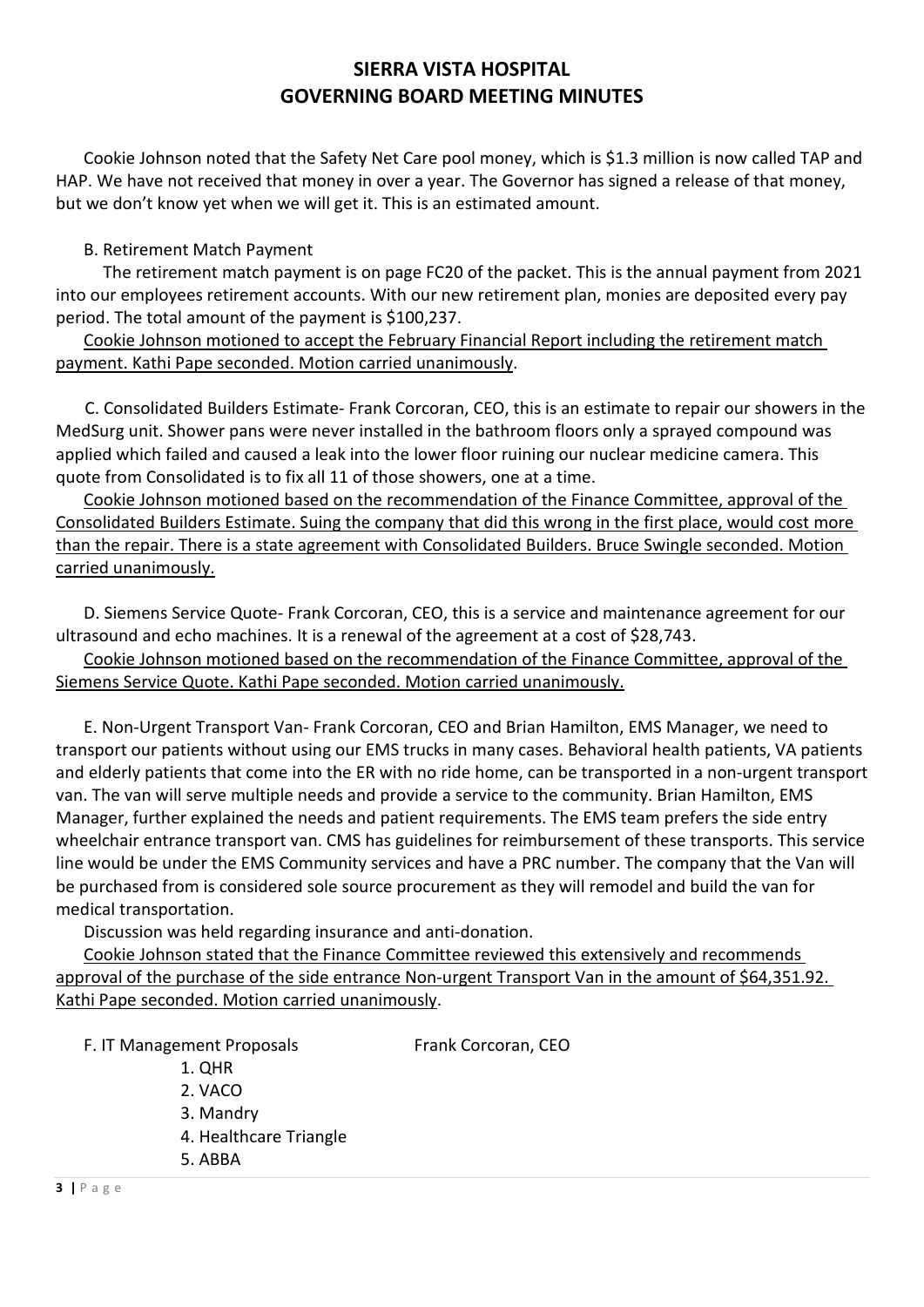Included in the packet is an IT Management Proposal summary page. Frank Corcoran explained that, right now, we have two IT staff members. One is the help desk person and the other manages servers and switches and Athena. The position of IT Manager has been open for six months and we have not received one application. These proposals include a CIO, Chief Information Officer. We will have a new EHR (electronic health records software system), and it will be imperative that we have strategic leadership that understands the IT world to help us.

Of the five listed above, we are asking for approval for the QHR proposal. The price is comparable and QHR is already involved with us. There would be extra cost for the EHR implementation and QHR will assist us in recruiting an IT Manager.

Cookie Johnson motioned based on the recommendation of the Finance Committee, approval of the IT Management Proposal with QHR. Kathi Pape seconded. Art Burger discussed his concerns regarding the EHR component that is missing from the QHR proposal. Motion carried unanimously.

*There was no Board Quality Committee meeting prior to Governing Board*.

#### **10. Board Quality Committee- Denise Addie, Chairperson**

- A. Policy Review:
- 1. Suicide Prevention and Risk Assessment #280-01-132
	- Columbia-Suicide Severity Rating Scale

Sheila Adams, CNO, stated that the hospital did not have a suicide prevention or identification risk assessment policy. Med Staff did approve this policy at their meeting last week. With the Boards approval, this policy will go into effect May 1<sup>st</sup>. Education has been done with some of the staff. Clinical staff will be doing their education through HealthStream prior to going live. The ER already has a safe room. In the inpatient rooms upstairs, items would have to be removed for the safety of the patient per the policy. Documenting what is being done is critical to the hospital and the care of the patient.

Denise Addie motioned to approve the Suicide Prevention and Risk Assessment Policy. Katharine Elverum seconded. Motion carried unanimously.

#### **11. Joint Conference Committee- Stan Thompson, Chairperson**

A. No report

#### **12. Administrative Reports**

A. Human Resources- Tim James, HR Director

 Frank Corcoran stated that Tim James has is out of the office and did not have an opportunity to do his report. We have hired two new people. A controller by the name of John Ruiz and an Infection Prevention Manager who will start in May.

B. CNO Report- Sheila Adams, CNO, the report is not included in the packet because Sheila took a well-deserved week off last week! Sheila did report that our first Passport USA nurse, Grace, is in house, settling in and doing well. Passport USA nurses cost us far less than traveling nurses. Traveler costs and rates are not declining anywhere at this time. Our new Infection Prevention Manager is certified in infection control and prevention by the board of infection control and epidemiology. We stole her from the VA! Two of the powerlifts for EMS have been installed. EMS participated in a disaster preparedness event at the Spaceport. Our EMS is the contracted provider for Virgin Galactic at the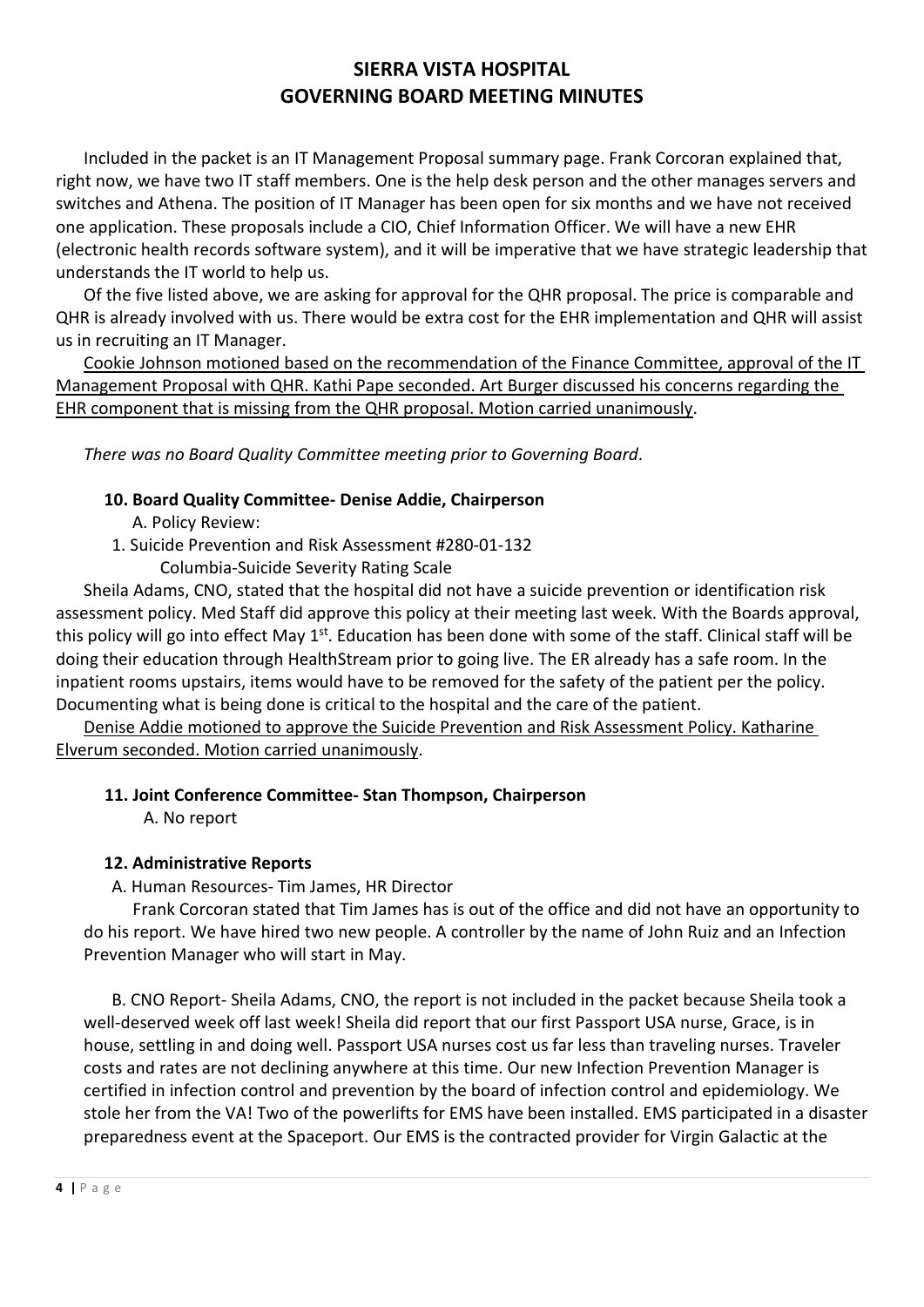Spaceport. ED and the nursing unit is seeing an increase in volume so far in March. Influenza A is widespread at this time.

C. CEO Report- Frank Corcoran, CEO, we are still trying to find funds for the inpatient behavioral health project. Frank gave a presentation to the NMHA and Senators Lujan and Henrich staffers. Each of the Senators have reached out with suggestions and grant opportunities to help us. Travis Day stated that he too, has had conversations with Senator Henrich regarding this topic. The majority of the funds we need will go to building the facility. Remodeling the old hospital space is not a good option. Kathy Kunkle continues to stay in touch from the state.

We selected DMS to lease our full time MRI truck from and it should be onsite by April 6. The truck will be staffed by Radiology Monday through Friday for now. Two MRI's cover the cost difference from one day per week to full time onsite. Surgical services companies are few and far between so getting another quote to compare the RSSG proposal to has been difficult. RSSG wants to bring in a surgeon three days per week: two days in clinic and one day in surgery. Eventually we will build up to two days of surgery. Weekend surgeries would either be stabilized until the next week or transferred if emergent. Memorial has provided a contract for review that includes cardiology, ortho and surgery. Their surgeon would do one day in the clinic here and do scopes to start. The Memorial proposal will be presented at next months meeting along with the RSSG proposal.

In March we had one positive COVID test out of 200. Other areas are seeing the variants creep up and it may creep up here again after this drop off. We are still testing our unvaccinated employees and we have had a rush of Flu-A.

This week the construction crew will cut holes in the roof of the boiler room to connect the old utilities to the new. Next week we will have minimal shutdowns of electricity, water and plumbing that will only affect the old building and last for about 30 minutes.

The roof has been replaced on the Thrift store. Painting, plumbing and ramp repair will be done next by our maintenance department. It is our building, and we need to keep it in good shape.

We will have our 340B audit next week. This is a federal audit that will be done virtually. Sun RX is the company that helps us run the program and they will be onsite to participate in the audit. We expect the audit to go well.

D. Governing Board- Greg D'Amour, Chairperson, the strategic planning meeting is in two days. As the research into the behavioral health project showed us, we probably need to tear down the old building. Most everyone agreed. Greg stated that he is excited about the practitioners who are interested in coming into our community and helping us build a good, healthy, community hospital. The staff that we have right now, truly have their hearts into being at this hospital. Thursday should be filled with lots of thought, lots of planning and looking at service lines and developing them. Ming, the \$12 million man, does have a proposal and more details regarding investing the hospitals money. He will present this at the next Governing Board meeting.

#### **Motion to Close Meeting:**

**13.** Executive Session – In accordance with Open Meetings Act, **NMSA 1978, Chapter 10, Article 15, Section 10-15-1 (H) 2, 7, and 9 including credentialing under NM Review Organization Immunity Act, NMSA Section 41-2E (8) and 41-9-5 the Governing Board will vote to close the meeting to discuss the following items:**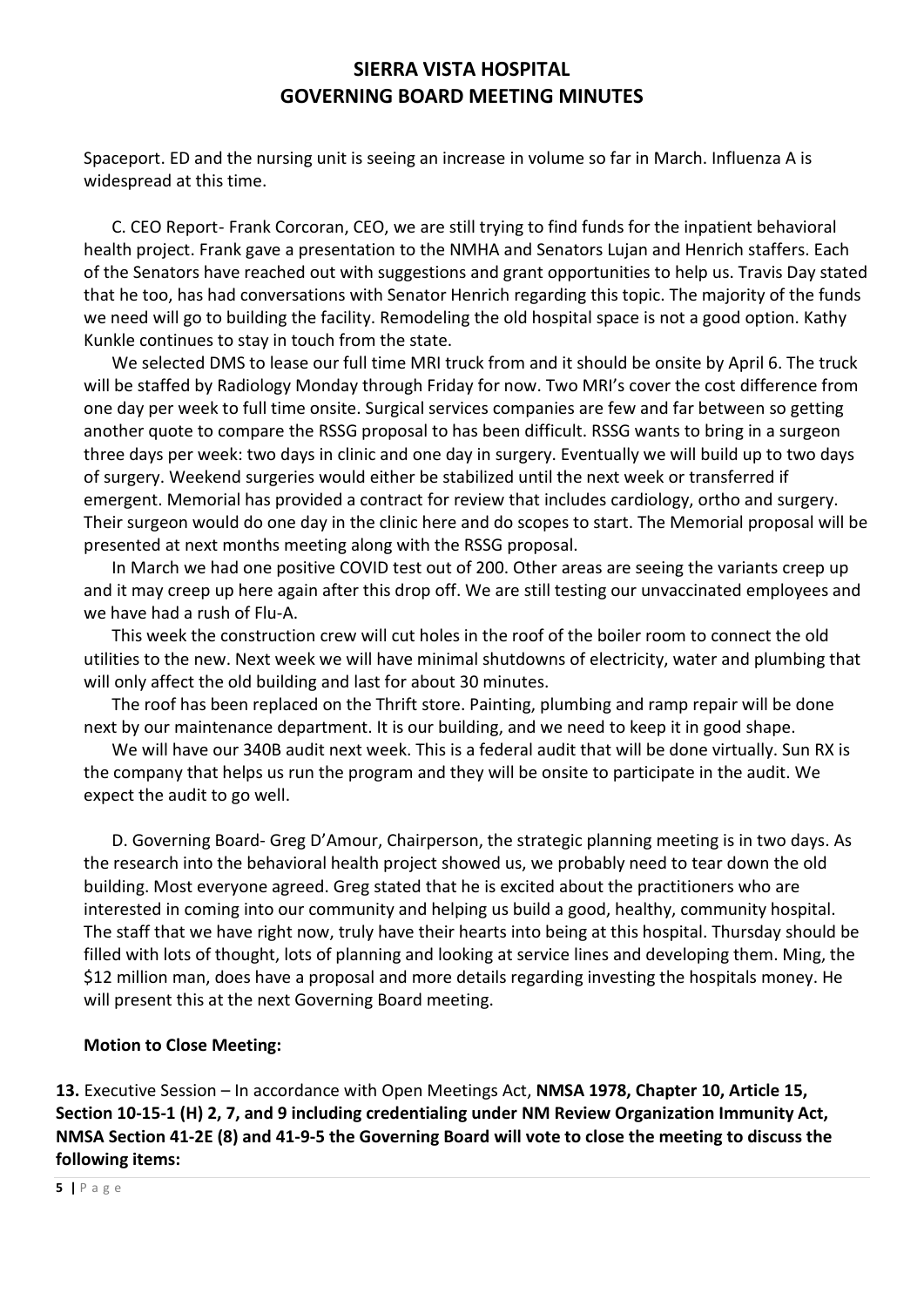| 10-15-1 (H) 2 Limited Personnel Matters                                                           |                           |                     |  |
|---------------------------------------------------------------------------------------------------|---------------------------|---------------------|--|
| A. Provider Update                                                                                |                           | Frank Corcoran, CEO |  |
| <b>B.</b> Credentials                                                                             | Frank Corcoran, CEO       |                     |  |
| Not renewing or appointing                                                                        |                           |                     |  |
| Robert Mullan, MD (Podiatrist, Las Cruces)                                                        |                           |                     |  |
| 10-15-1 (H) 7 Attorney Client Privilege/ Pending Litigation                                       |                           |                     |  |
| A. Risk Report-                                                                                   | Heather Johnson, HIM Mgr. |                     |  |
| 10-15-1 (H) 9 - Strategic and long-range business plans                                           |                           |                     |  |
| A. Laboratory Update                                                                              | Frank Corcoran, CEO       |                     |  |
| <b>B. COVID Restrictions Discussion</b>                                                           | Greg D'Amour, Chair       |                     |  |
| C. QHR Report to Board, February                                                                  | Erika Sundrud, QHR        |                     |  |
| <b>Roll Call to Close Meeting:</b> Jennifer Burns                                                 |                           |                     |  |
| Kathi Pape, Secretary, Y                                                                          | Katharine Elverum, Y      | Art Burger, Y       |  |
| Stan Thompson, Y                                                                                  | Bruce Swingle, Y          |                     |  |
| Denise Addie, Y                                                                                   | Cookie Johnson, Y         |                     |  |
| 14. Re-Open Meeting - As required by Section 10-15-1(J), NMSA 1978 matters discussed in executive |                           |                     |  |
| session were limited only to those specified in the motion to close the meeting.                  |                           |                     |  |

#### **10-15-1 (H) 2 Limited Personnel Matters**

A. Provider Update No Action B. Credentials **Not renewing or appointing**  Robert Mullan, MD (Podiatrist, Las Cruces) No Action

#### **10-15-1 (H) 7 Attorney Client Privilege/ Pending Litigation**

 A. Risk Report- No Action

#### **10-15-1 (H) 9 - Strategic and long-range business plans**

 A. Laboratory Update No Action

B. COVID Restrictions Discussion

No Action

C. QHR Report to Board, February

No Action